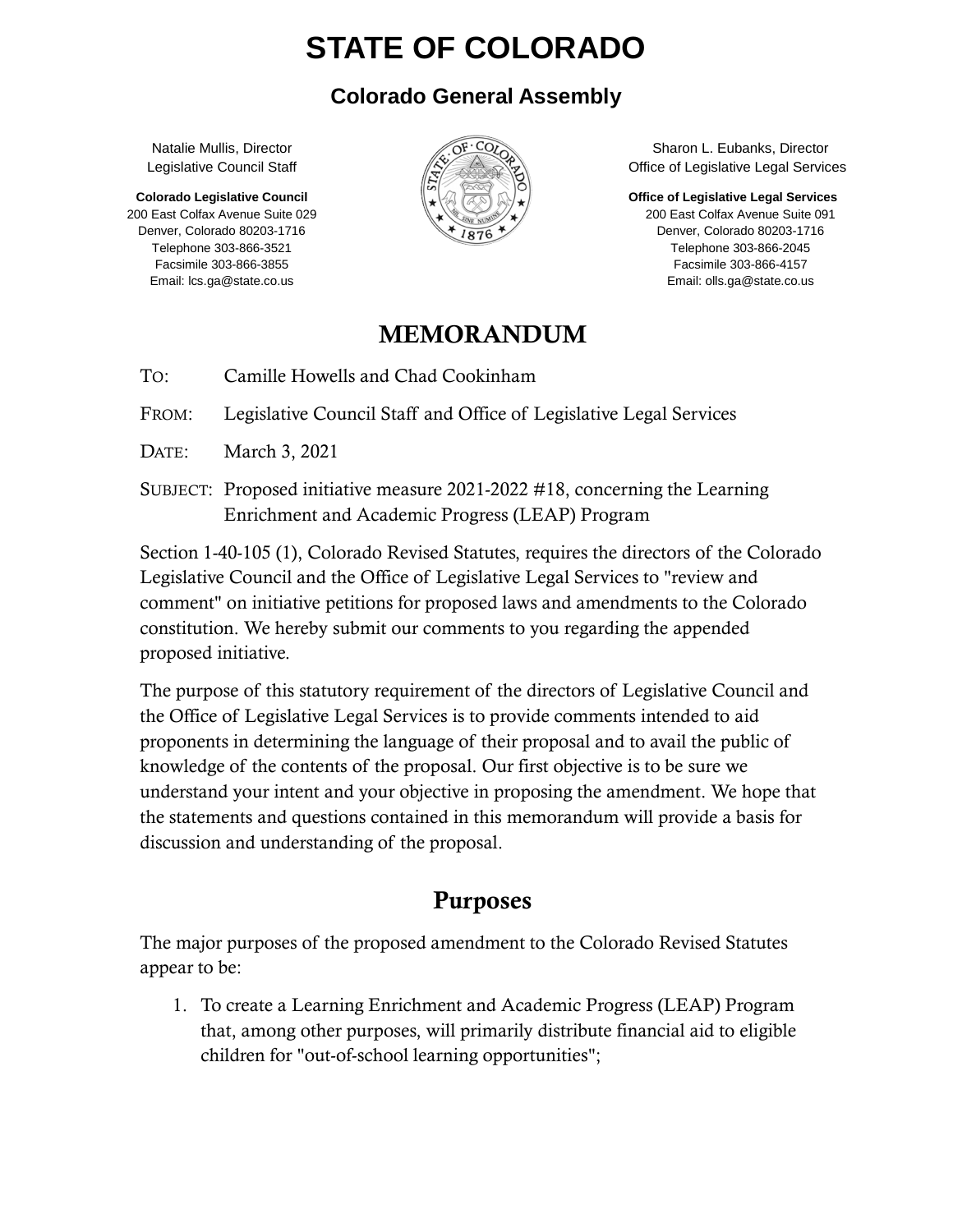- 2. To establish the Colorado Learning Authority and its powers and duties to oversee the LEAP Program;
- 3. To establish a board of directors for the Colorado Learning Authority and its powers and duties;
- 4. To define general eligibility criteria for financial aid and other requirements for the general administration of the LEAP Program;
- 5. To increase the state sales tax imposed on retail marijuana by 5%;
- 6. To fund the LEAP Program with the revenue from the 5% sales tax on retail marijuana; money from the general fund; and gifts, grants, donations, and loans from public or private sources;
- 7. To repeal the state sales tax exemption on sales of retail marijuana;
- 8. To reallocate proceeds the state receives related to public school lands from the permanent school fund to the state public school fund; and
- 9. To seek a voter-approved exception to the state and Colorado Learning Authority's fiscal year spending limits for the money that the state gives to the Colorado Learning Authority.

### Substantive Comments and Questions

The substance of the proposed initiative raises the following comments and questions:

- 1. Article V, section 1 (5.5) of the Colorado constitution requires all proposed initiatives to have a single subject. What is the single subject of the proposed initiative?
- 2. What will be the effective date of the proposed initiative?
- 3. Proposed section 22-86.1-101 (2) states that the intent of the program is that it will allow for "access to additional learning supplies and materials, especially for rural students." What are "learning supplies and materials"? Would the proponents consider defining the phrase?
- 4. Proposed section 22-86.1-101 (3) states, "families will have the authority and responsibility to choose programs, experiences, and activities that they believe to be the best fit for their child or youth." Does "responsibility" mean that participation in the Learning Enrichment and Academic Progress (LEAP) Program is mandatory?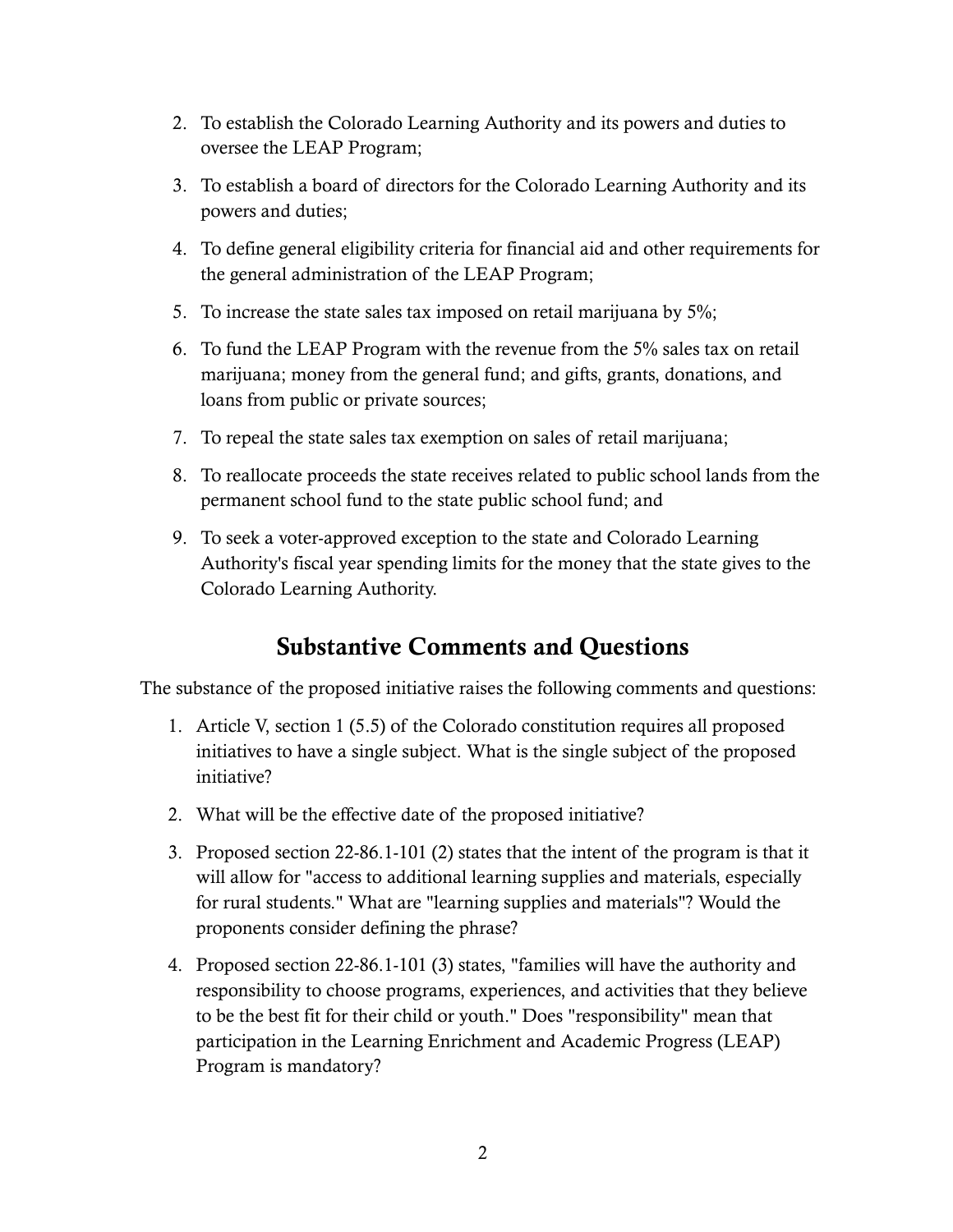- 5. Proposed section 22-86.1-101 (6) states that the additional money to the state public school fund will ensure that the LEAP Program has minimal financial impact on the state general fund. How would it have an impact in the absence of the additional money to the state public school fund?
- 6. Does proposed section 22-86.1-101 (6) assume that the state will not have to use the general fund to backfill the revenue that was reallocated from its current use to the state public school fund?
- 7. Is it your intent the that the Colorado Learning Authority be a district for purposes of article X, section 20 of the Colorado Constitution (TABOR) that has its own state fiscal year spending limit?
- 8. Do you intend for the measure be referred to the voters at the 2021 oddnumbered year election under TABOR?
- 9. Proposed section 22-86.1-102 (3) defines "eligible child or youth" as "a child or youth who turns five years of age in a qualifying year." What is a "qualifying year"?
- 10. Proposed section 22-86.1-103 (2), and elsewhere in the proposed initiative, refers to rulemaking authority by the Colorado Learning Authority. Will these rules be promulgated through the adoption of agency rules pursuant the "State Administrative Procedure Act", part 1 of article 4 of title 24, Colorado Revised Statutes?
- 11. Proposed section 22-86.1-103 (3)(a) requires the Colorado Learning Authority to "[s]eek to increase access to learning opportunities for every eligible child or youth." Does "seek to increase" mean this new LEAP Program is intended to build upon past or current efforts that have already been completed to this goal?
- 12. Proposed section 22-86.1-103 (3)(b) requires the Colorado Learning Authority to "[c]reate and develop criteria for the provision and selection of learning opportunities for distribution of funds, consistent with and in furtherance of the goals and purposes stated in proposed section 22-86.1-101, to be provided within the state of Colorado for eligible children or youth." Does this mean that the Colorado Learning Authority has the ability to define additional learning opportunities beyond what is defined as "learning opportunities" in proposed section 22-86.1-102 (4)?
- 13. Proposed section 22-86.1-103 (3)(b) states "[i]t is the intent of the people that the financial aid distributed will be new dollars to spend on new services and must not supplant existing public or charitable funding for programs available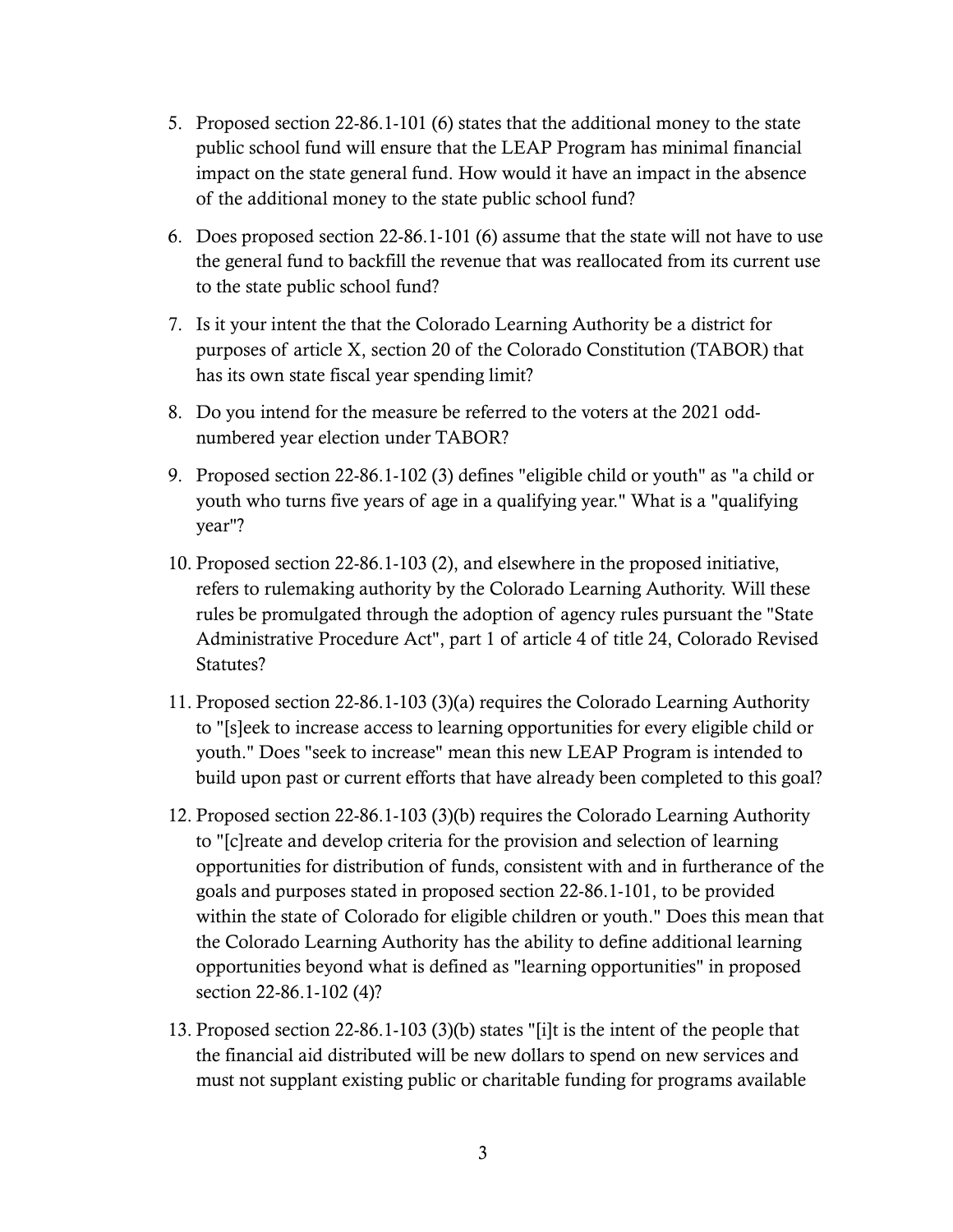to eligible children or youth." If a school expanded an existing program, would that program be an eligible or acceptable use of financial aid?

- 14. Proposed section 22-86.1-103 (3)(c) and (3)(d) describes the Colorado Learning Authority's application and certification process for learning opportunity providers. Does the Colorado Learning Authority contract and pay learning opportunity providers? Alternatively, are learning opportunity providers only paid through financial aid funds from eligible children or youth?
- 15. Proposed section 22-86.1-103 (3)(d) mentions the prioritization of academic interventions for students who are behind in their grade level. How does this prioritization harmonize with the other prioritizations described in proposed section 22-86.1-103 (3)(f)?
- 16. Proposed section 22-86.1-103 (3)(d) states that the Colorado Learning Authority may "provide reasonable support to providers to ensure a broad representation of providers can meet the requirements of this subsection." What is "reasonable support"?
- 17. Proposed section 22-86.1-103 (3)(f)(II), (3)(f)(III), and (3)(f)(IV) creates distinct financial aid distribution requirements based on "calendar years." How does this harmonize with the other requirements throughout the proposed initiative based on "fiscal years"?
- 18. Proposed section 22-86.1-103 (3)(f)(III)(B) and (3)(f)(III)(C) uses a range as "between one hundred and two hundred percent of the federal poverty level." Do you intend for this tier to be greater than one hundred percent but less than two hundred percent? Or, inclusive of one hundred percent and two hundred percent?
- 19. Proposed section 22-86.1-103 (3)(f)(IV) states that the Colorado Learning Authority "shall determine the financial aid award amounts to be provided to priority and non-priority eligible children and the method and timing of distribution." Is "non-priority eligible children" a different class of eligible children or youth beyond those previously described in proposed section 22- 86.1-103 (3)(f)(III)?
- 20. Proposed section 22-86.1-103 (3)(g) states that the Colorado Learning Authority shall "[c]reate multiple-year financial aid as practicable for children or youth with unique learning needs and low-income eligible children or youth." What does "unique learning needs" and "low-income eligible children or youth" mean? Would the proponents consider defining the phrases?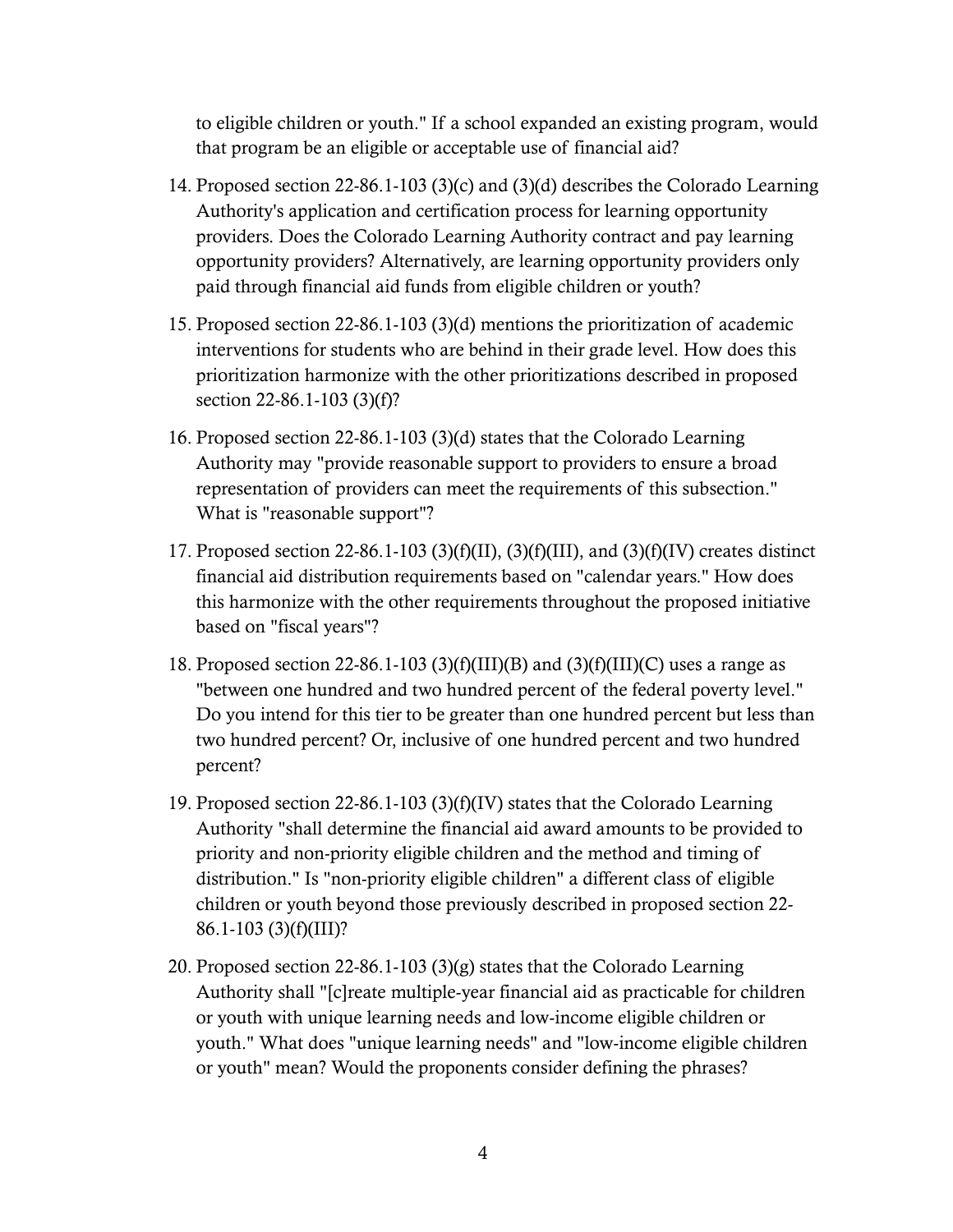- 21. Proposed section 22-86.1-103 (3)(i) requires an annual independent audit of the Colorado Learning Authority. As a part of that independent audit, you give the Colorado Learning Authority the authority to select a sample of providers evaluated pursuant to the independent audit. Do you want the Colorado Learning Authority to select the providers for the independent audit? Alternatively, do you want the third party conducting the audit to have the authority to select the providers for the independent audit?
- 22. Proposed section 22-86.1-103 (3)(i) gives the Colorado Learning Authority discretion to contract with a third-party evaluator to evaluate the efficacy of providers. Is this intended to be under the scope of the independent audit described and conducted under this proposed subsection (3)(i)? Alternatively, is this a distinct evaluation?
- 23. Proposed section 22-86.1-103 (4) authorizes the Colorado Learning Authority to delegate "some or all" enumerated duties. Furthermore, proposed section 22- 86.1-103 (4)(b) specifically states that the Colorado Learning Authority may "[e]nter into agreements and contracts as necessary with approved providers of learning opportunities under the program." Is the intention that the Colorado Learning Authority may delegate authority to an entity by contract to then enter into an agreement and contract with approved providers of learning opportunities?
- 24. Proposed section 22-86.1-103 (5) states that "[n]o more than ten percent of moneys from the learning enrichment and academic progress fund may be spent on administrative expenses in any fiscal year after the end of fiscal year 2025." How will administrative expenses be paid prior to this time? Do you intend for there to be any limitation on administrative expenses prior to this time?
- 25. Proposed section 22-86.1-103 (7)(a)(I) uses the word "institution." What is an "institution"? Would the proponents consider defining the term?
- 26. Proposed section 22-86.1-103 (7)(a)(II) and (7)(a)(IV) uses the word "recipient." Who is a "recipient"? Would the proponents consider defining the term?
- 27. Proposed section 22-86.1-103 (7)(a)(II) states that the Colorado Learning Authority shall ensure that the LEAP Program "[d]oes not discriminate against any recipient, recipient's family's, or provider's religious affiliation." Proposed section 22-86.1-103 (7)(a)(IV) states the Colorado Learning Authority shall ensure that the LEAP Program "[d]oes not deny any recipient the program's benefits based on the religious character of the provider." Are these two provisions substantively distinct?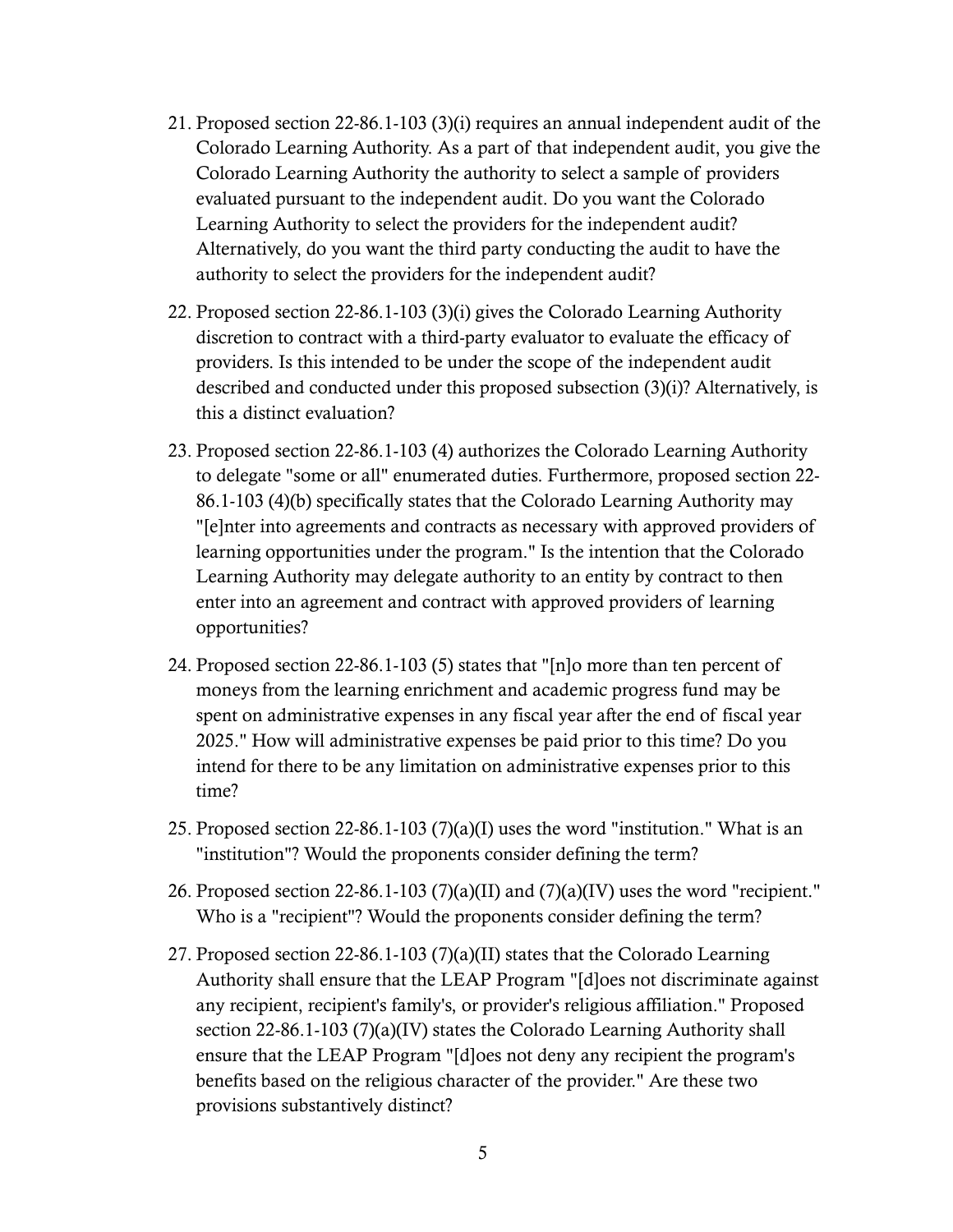- 28. Proposed section 22-86.1-103 (7)(b) states "[n]othing in this subsection (7) gives any person a private cause of action." Does that mean a person does not have a cause of action if the Colorado Learning Authority does not provide assistance to an eligible child or youth, discriminates based on religious affiliation, requires a course in religion or theology, or denies benefits based on the religious character of the institution?
- 29. Proposed section 22-86.1-104 (1)(g) states that the transactions described in this proposed subsection (1)(g) must not "interfere with the mission of the authority as specified in proposed section 22-86.1-103." Where is the referenced mission in proposed section 22-86.1-103?
- 30. Proposed section 22-86.1-105 (1)(a)(III) and (1)(b)(III) concerns appointments of person who are "[a] parent whose child would qualify as a prioritized eligible child or youth for the program." What type of priority does this refer?
- 31. Proposed section 22-86.1-105 (2) requires appointments to the initial board of directors to be completed by January 15, 2022, and that these members serve a single term of three years. What is the composition of the board of directors if the initial members' three-year term overlaps with the ongoing board of directors appointed by January 1, 2025 in proposed section 22-86.1-105 (4)?
- 32. Proposed section 22-86.1-105 (2) states that "they may be reappointed for one subsequent term of three years in an ex officio capacity at the discretion of the appointing authority." Does "they" mean that either all initial board members or none may serve a subsequent term? Also, what is within the scope of an "ex officio" capacity? Are the initial appointments also in an ex officio capacity?
- 33. Proposed section 22-86.1-105 (3) requires the initial board of directors to "establish a learning opportunities parent advisory council and a learning opportunities provider advisory council." By when must the initial board of directors appoint these councils? Do you intend to put parameters on eligible members and how many must be on these councils?
- 34. Proposed section 22-86.1-105 (3)(a) permits the learning opportunities parent advisory council and learning opportunities provider advisory council to "[p]rovide input to the board concerning the program, eligibility of children and youth," among other items. Is your intent to give the board of director's authority to establish eligibility criteria for eligible children or youth beyond what is statutorily proposed?
- 35. Proposed section 22-86.1-105 (3)(b) permits the learning opportunities parent advisory council and learning opportunities provider advisory council to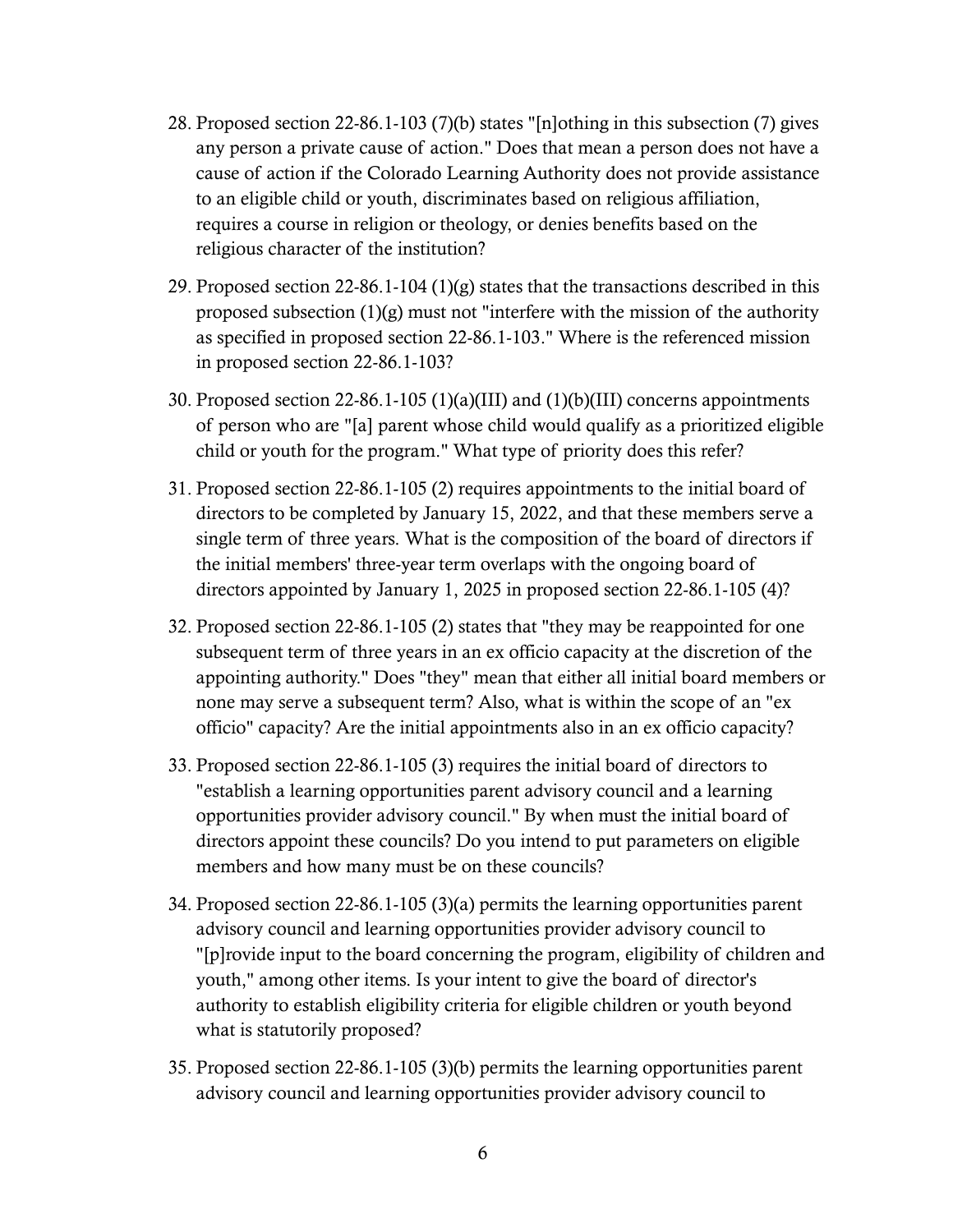"[p]rovide recommendations to the appointing bodies for parent representation on the board." If the board of directors establishes the learning opportunities parent advisory council and learning opportunities provider advisory council, how can the members of the learning opportunities parent advisory council and learning opportunities provider advisory council recommend parent representation on the board of directors? Or, do you intend their input to be limited to advisement for appointments to the ongoing board of directors?

- 36. Proposed section 22-86.1-105 (5) states that members of the ongoing board are "subject to removal as provided in article IV, section 6 of the Colorado constitution." Article IV, section 6 of the Colorado Constitution only applies to appointments made by the governor, whereas the ongoing board of directors to which this proposed subsection (5) applies includes appointments made by the president or minority leader of the Senate. Furthermore, is your intent that replacements after removal are confirmed by the consent of the Senate?
- 37. Proposed section 22-86.1-105 (8)(c) states that "two nonvoting members initially appointed to the board will serve for one year." Who decides, or how is it decided, which two members serve for one year?

*Questions and comments 38 through 50 relate to proposed section 22-86.1-106.* 

- 38. Proposed section 22-86.1-106 (2) permits the Colorado Learning Authority to accept property and requires it to be credited to the fund. How are nonmonetary donations credited to the fund?
- 39. Proposed section 22-86.1-106 (2) states "the authority may accept any gifts, grants, donations." It is standard drafting practice to authorize a state agency to "seek, accept, and expend," not just to accept them.
- 40. Do you intend for the Colorado Learning Authority to be able to accept gifts, grants, or donations, along with loan proceeds, from any public or private source?
- 41. If the loans are multiple years, will the authority need prior voter approval under subsection (4)(b) of TABOR? Does the current law authorize the authority to seek that voter approval?
- 42. Would the Colorado Learning Authority deposit the gifts, grants, or donations or loans in the Learning Enrichment and Academic Progress Fund?
- 43. The state treasurer has the ability to transfer money between state funds in the state treasury. If the Colorado Learning Authority is a body corporate and a political subdivision of the state and if the Learning Enrichment and Academic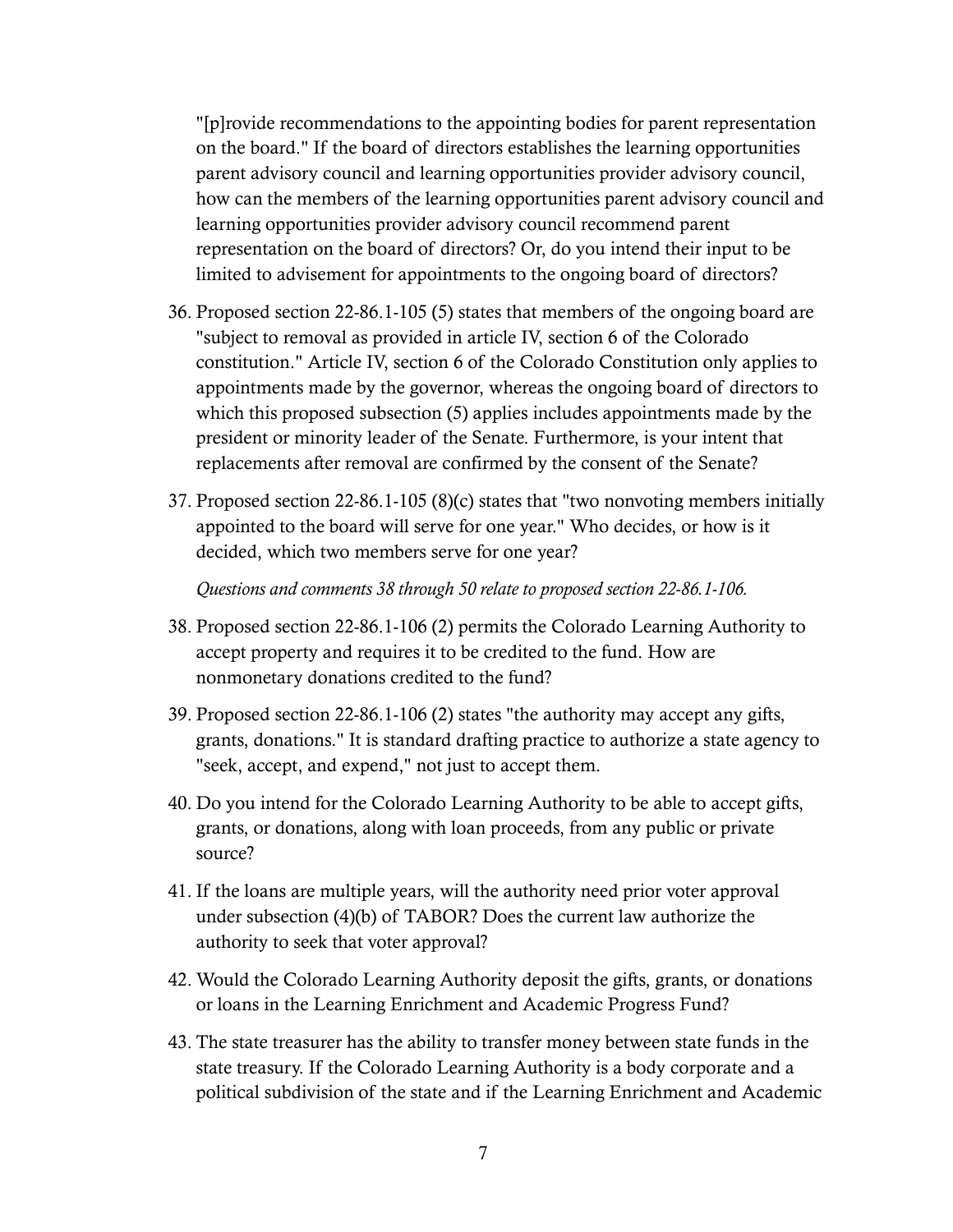Progress Fund is not created within the state treasury, can the state treasurer transfer money from the general fund or any other fund to the fund? (See sections 24-51-414 (1)(a) and 29-4-719.1 (4)(b), C.R.S., for examples of how the state currently gives money to a special purpose authority.)

- 44. Similarly, will the state treasurer or the Department of Revenue be able to deposit sales tax revenue into the Learning Enrichment and Academic Progress Fund? Do you intend to authorize the state treasurer or department to transmit the money to the authority?
- 45. The transfers required by proposed section 22-86.1-106 (3) and (4) are the same amounts of income from public school lands that is transferred to the state public school fund. Is this just to establish a funding amount or is there some other connection between the two transfers?
- 46. In proposed sections 22-86.1-106 and 36-1-116 (1)(a)(II)(D), is the end of the third and fourth quarters March 31, 2022 and June 30, 2022? Likewise, is the end of the fiscal year June 30, 2022, or is it the date the state controller issues the comprehensive annual financial report, which may not be until December 2022?
- 47. Is the purpose of subsections (3) and (4) in proposed section 22-86.1-106 to seek voter approval for the state to retain and spend revenue as a voter-approved revenue change to the fiscal year spending limit in TABOR? If not, what do you intend the legal effect to be?
- 48. Is the purpose of proposed section 22-86.1-106 (5) to seek voter approval for the authority to retain and spend revenue as a voter-approved revenue change to the fiscal year spending limit in TABOR? If not, what do you intend the legal effect to be?
- 49. The voter approval sought under proposed section 22-86.1-106 includes gifts and federal funds, which both are excluded from the definition of fiscal year spending. And the tax increase set forth in proposed section 39-26-106  $(1)(a)(III)$  would be a voter-approved tax increase under subsection  $(4)(a)$  of TABOR. So are the voter-approved revenue changes that are set forth in subsections (3), (4), and (5) of proposed section 22-86.1-106 really just for the general fund revenue that the state gives to the Colorado Learning Authority?
- 50. The state appropriates money to state departments. Can the state give spending authority to a political subdivision? To the extent this language is intended to comply with article V, section 33 of the Colorado Constitution, you might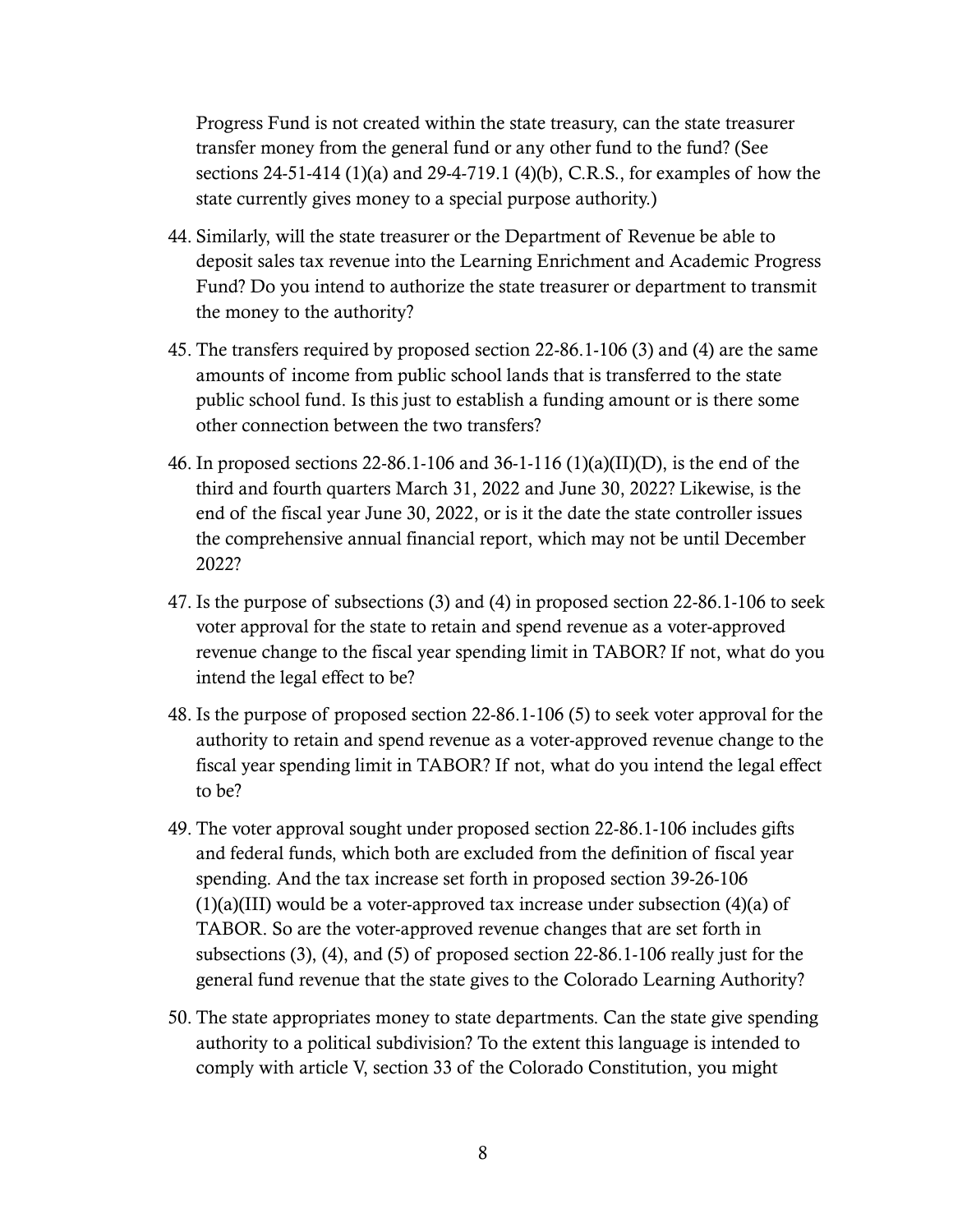consider making the disbursement as "otherwise authorized by law" instead of appropriated.

51. Is the purpose of section 2 of the proposed initiative to exclude the authority from the state for purposes of the state's TABOR fiscal year spending limit?

*Questions and comments 52 through 56 relate to section 3 of the proposed initiative.* 

- 52. Is the purpose of section 3 of the proposed initiative to allocate the specified proceeds to the state public school fund instead of the permanent school fund? If not, what is the purpose?
- 53. Do you intend for the allocation to the state public school fund to be permanent? If so, could the provisions creating the existing allocations to the permanent school fund be repealed?
- 54. Will the allocation to the state public school fund reduce the amount of money that is credited to the public school capital construction assistance fund created in section 22-43.7-104 (1), C.R.S.?
- 55. The transfers required in section 3 of the proposed initiative are required at a specified time, but it does not describe the period for which the money is collected. For what period are the transfers to be made? For example, section 36-1-116 (1)(b)(II)(D), C.R.S., requires transfers "[*f*]*or* the 2011-12 state fiscal year and each state fiscal year thereafter…." (Emphasis added.) Clarification for the transfer required for the third quarter of the state fiscal year 2021-22 seems most important.
- 56. Other than setting the amount of transfers required by proposed section 22- 86.1-106 (3) and (4), what is the connection between the increased allocation to the state public school fund and the LEAP program?

Q*uestions and comments 57 through 70 relate to the new retail marijuana sales tax.* 

- 57. The general state sales tax is imposed upon all sales of commodities and services under article 26 of title 39, C.R.S. The retail marijuana tax is imposed on retail marijuana and retail marijuana products under article 28.8 of title 39, C.R.S. Why include the tax increase in the general sales tax instead of simply raising the current retail marijuana sales tax from 15% to 20%?
- 58. While the tax rate has been increased, there was no change to section 39-26-105 (1), C.R.S., which makes the vendor "liable and responsible for" the payment of an amount equal to 2.9% of the vendors sales, minus a vendor fee. An amendment seems necessary to make ensure that the state collects the revenue from the increased tax.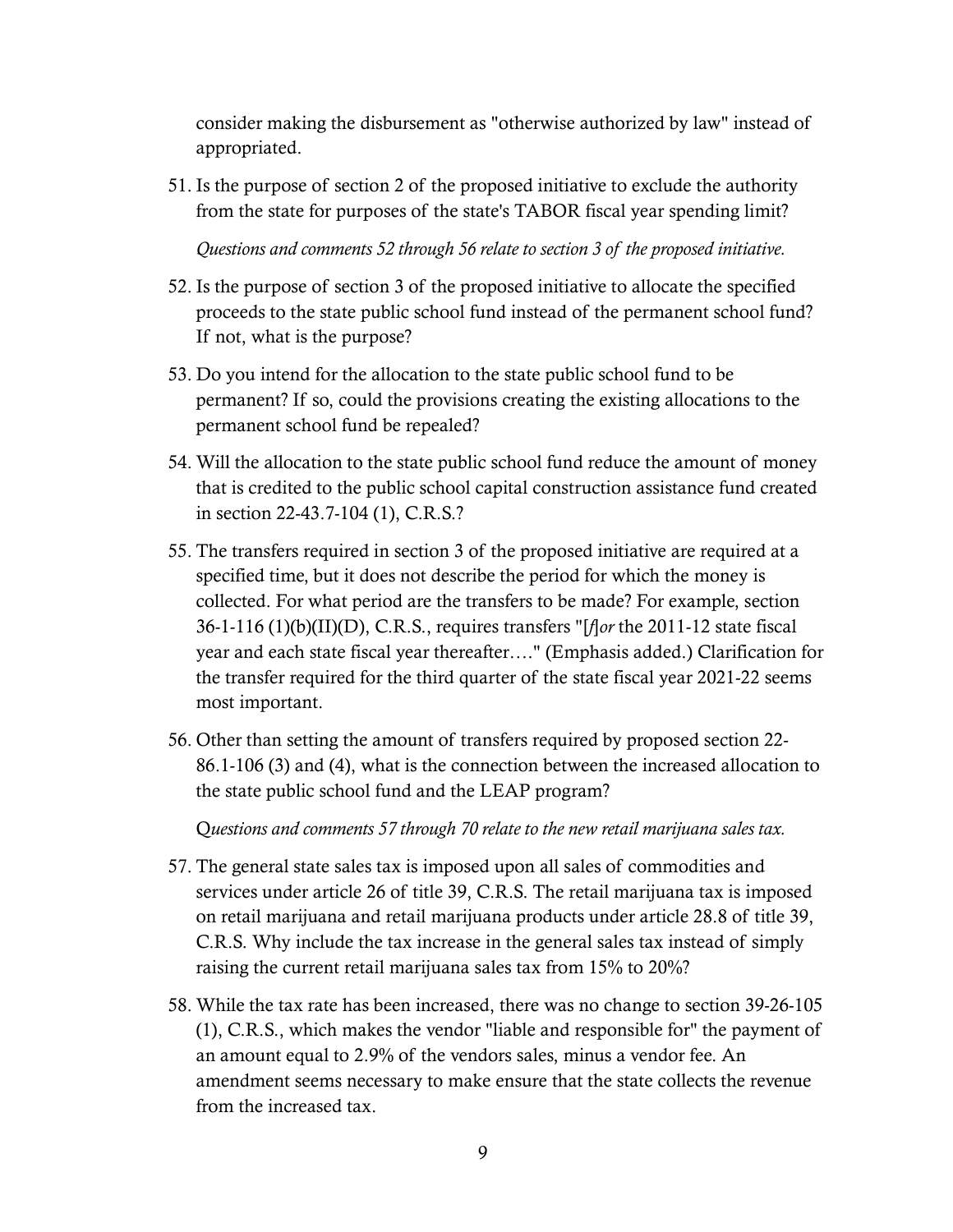- 59. There is no vendor fee on the current retail marijuana sales tax. If this tax is part of the general sales tax, do you intend the retailer to be able to retain a vendor fee associated with these sales as set forth in section 39-26-105 (1)(d), C.R.S.?
- 60. The tax increase is imposed on "all retail sales of marijuana upon which the retail marijuana sales tax is imposed pursuant to section 39-28.8-202." That same phrase is used in section 39-26-729 (1)(a), C.R.S., and has been interpreted by the Department of Revenue to include both sales of retail marijuana and retail marijuana products. Do you intend for the same meaning in proposed section  $39-26-106$  (1)(a)(III)?
- 61. Must a retailer report and submit the revenue from the sales tax increase on marijuana separately from its general sales tax and retail marijuana sales tax receipts?
- 62. Understanding that the language is copied from an existing statutory provision, are there sales of marijuana for 17 cents or less? If not, the second sentence in proposed section 39-26-106 (1)(a)(III) does not seem necessary.
- 63. Do you intend for the allocation in proposed section 39-26-106 (1)(a)(III) to supersede the distribution set forth in section 39-26-123, C.R.S.?
- 64. Sections 39-26-123 and 39-28.8-203, C.R.S., require sales tax receipts to be deposited into the old age pension fund as required by article XXIV of the Colorado Constitution. Do you intend the transfer described in proposed section 39-26-106 (1)(a)(III) to occur from the general fund after the revenue has been credited there as set forth in article XXIV?
- 65. Who is required to do the transfer?
- 66. Is it a transfer between funds or is the state transmitting the money to the authority?
- 67. What is the purpose of section 5 of the proposed initiative? What does it add to proposed section 39-26-106 (1)(a)(I)?
- 68. The proposed amendment to section 39-26-729 (1)(a) appears to eliminate the sales tax exemption on retail sales of marijuana for both the 2.9% state sales tax and the additional 5% marijuana tax. Is that your intent? If not, a change to that section seems necessary.
- 69. The state would likely need voter approval under subsection (4)(a) of TABOR to repeal the exemption for retail sales of marijuana from the 2.9% state sales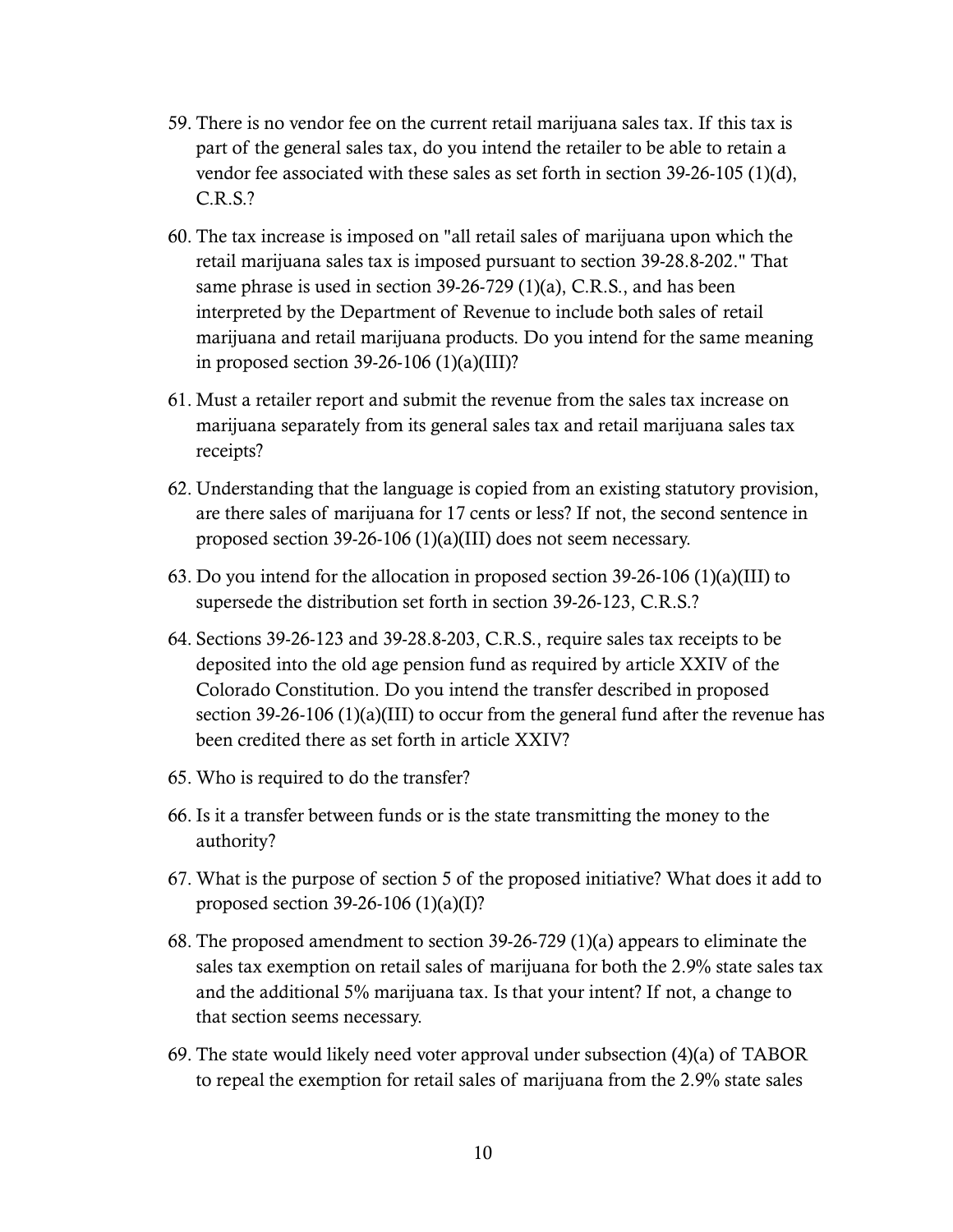tax. Do you intend for an estimate of that revenue to be included in the total amount specified for the ballot title required by TABOR?

70. Prior to the exemption created in section 39-29-729, C.R.S., the revenue from 2.9% state sales tax was allocated to the marijuana tax cash fund created in section 39-28.8-501, C.R.S. The revenue from the 2.9% state sales tax on retail sales of marijuana will now be allocated under section 39-26-123, C.R.S. Is that your intent?

### Technical Comments

The following comments address technical issues raised by the form of the proposed initiative. These comments will be read aloud at the public meeting only if the proponents so request. You will have the opportunity to ask questions about these comments at the review and comment meeting. Please consider revising the proposed initiative as suggested below.

- 1. Guidelines for statutory citations. The number or letter of what you're referencing needs to be specified for every other level of reference, even when you're referring to a provision within the same. For example:
	- a. Title: "this title 1"
	- b. Article: "this article 1"
	- c. Part: "this part 1"
	- d. Subsection: "this subsection (2)"
	- e. Paragraph: "this subsection (2)(a)"
	- f. Subparagraph: "this subsection  $(2)(a)(I)$ "
	- g. Sub-subparagraph: "this subsection  $(2)(a)(I)(b)$ "
- 2. It is standard drafting practice to use "money" instead of "moneys".
- 3. Proposed section 22-86.1-102 (3) defines the term "eligible child or youth." The term should be used consistently, where appropriate, elsewhere in the document where the defined term is intended.
- 4. When expressing a lower and upper age limit, standard drafting practice is to state, for example, "persons who are eighteen years of age or older but under twenty-one years of age." This example includes people who are eighteen but not people who are twenty-one and over.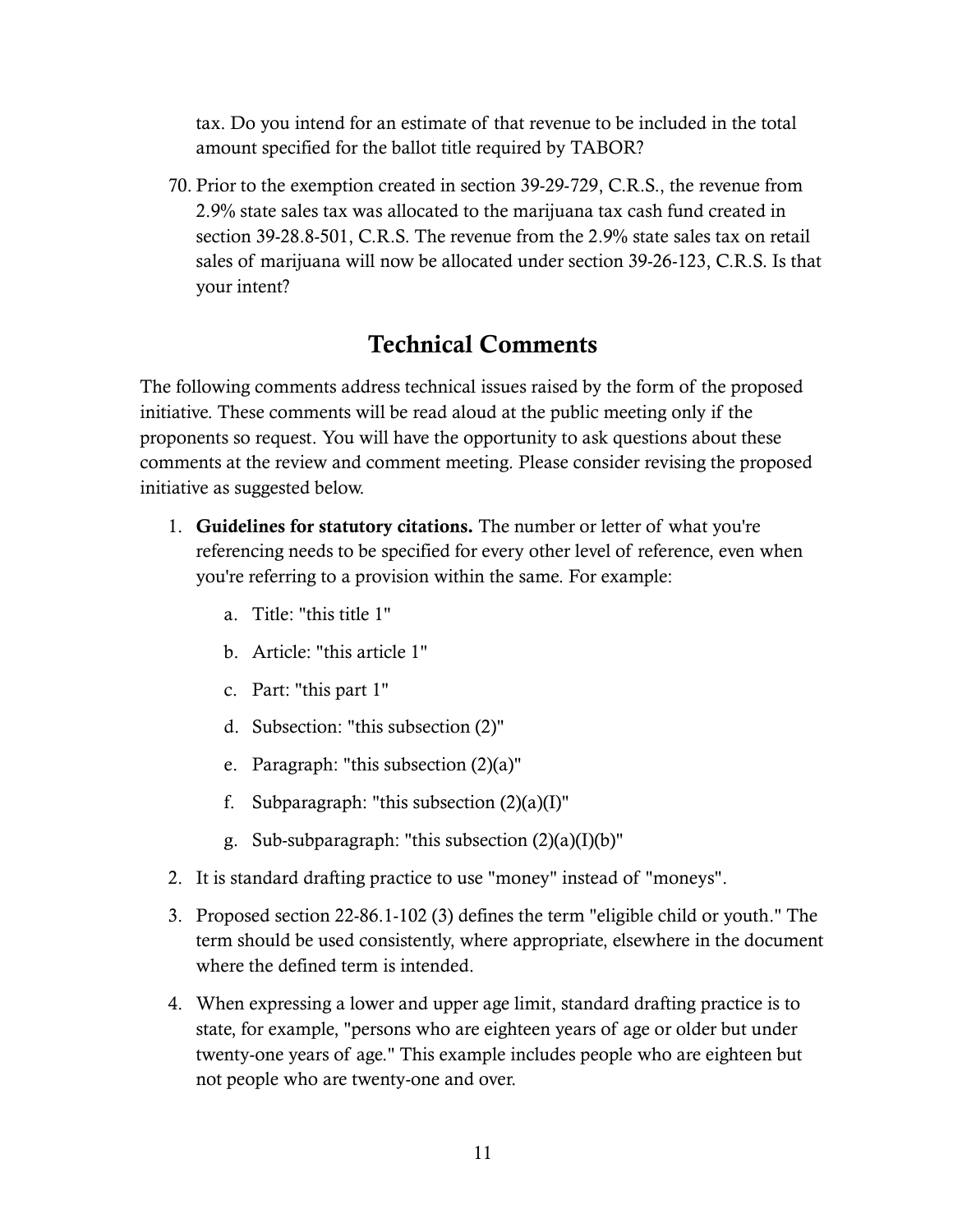- a. Proposed section 22-86.1-102 (3) states "who turns five years of age in a qualifying year but who has not attained eighteen years of age".
- b. Proposed section 22-86.1-105 (4)(a) states "child age five to seventeen".
- c. Proposed section 22-86.1-105 (4)(b) states "child age five to seventeen".
- d. Proposed section 22-86.1-105 (8)(b)(I) states "at least fourteen years of age but not older than nineteen years of age".
- 5. The definitions should be in alphabetical order. Please consider moving "out-ofschool learning opportunity."
- 6. Proposed section 22-86.1-102 (4)(b) includes a semicolon in "but is not limited to; tutoring." This semicolon should be a colon.
- 7. Proposed section 22-86.1-102 (4)(b), (4)(c), and (4)(d) uses "includes" and "does not include" as applicable where defining the term. Standard drafting practice would use "means" or "does not mean" instead.
- 8. Proposed section 22-86.1-102 (8) uses "the," which is not a part of the term defined in this definitions section. Standard drafting practice would not use "the" before the defined term.
- 9. The word "shall" is defined in section 2-4-401 (13.7), C.R.S., and it means "that a person has a duty." The related word "must," which is defined in section 2-4- 401 (6.5), C.R.S., "means that a person or thing is required to meet a condition for a consequence to apply." Furthermore, "must does not mean that a person has a duty." Please see the following proposed subsections:
	- a. Proposed section 22-86.1-103 (3)(f)(III)(A) states "[f]inancial aid shall."
	- b. Proposed section 22-86.1-105 (7) states "[a] member…shall be reimbursed for actual and necessary expenses."
	- c. Proposed section 22-86.1-105 (8)(b) states "nonvoting members shall" "[b]e at least fourteen years of age…" and "be enrolled in and attending…."
	- d. Proposed section 22-86.1-106 (3) states "transfers shall be exempt."
	- e. Proposed section 22-86.1-106 (4) states "the total amount of such transfers shall be exempt."
- 10. Please use the singular form of a noun whenever possible. Proposed section 22-  $86.1\n-105$  (1)(a)(IV) and (1)(b)(IV) states "educators or administrators." As these